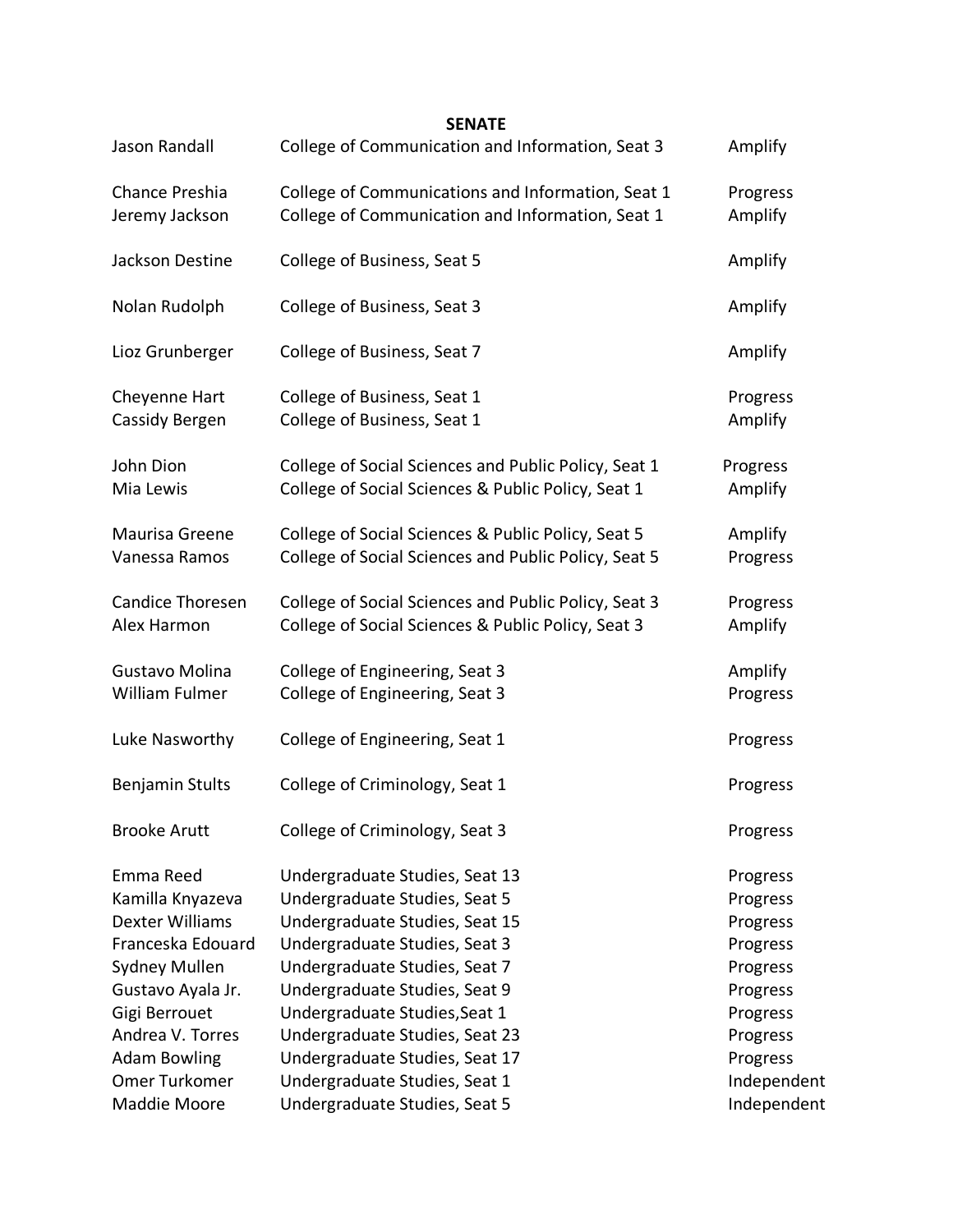| Kate Hitchcock       | Undergraduate Studies, Seat 25         | Amplify     |
|----------------------|----------------------------------------|-------------|
| Henry Melian         | Undergraduate Studies, Seat 15         | Amplify     |
| Jack Hitchcock       | Undergraduate Studies, Seat 13         | Amplify     |
| <b>Daniel Rivera</b> | Undergraduate Studies, Seat 21         | Amplify     |
| Olivia West          | Undergraduate Studies, Seat 19         | Amplify     |
| <b>Bruce Suarez</b>  | Undergraduate Studies, Seat 7          | Amplify     |
| Sarah Nemeth         | Undergraduate Studies, Seat 9          | Amplify     |
| <b>Ryan Thorpe</b>   | Undergraduate Studies, Seat 23         | Amplify     |
| Nimna Gabadage       | Undergraduate Studies, Seat 1          | Amplify     |
| <b>Brooke Murray</b> | Undergraduate Studies, Seat 17         | Amplify     |
| Anna Grace Reed      | Undergraduate Studies, Seat 3          | Amplify     |
| Jack Rowan           | Undergraduate Studies, Seat 19         | Progress    |
| Chase Alan Freeman   | Undergraduate Studies, Seat 25         | Progress    |
| Annabelle Chapman    | Undergraduate Studies, Seat 21         | Progress    |
| Katie Russell        | Undergraduate Studies, Seat 11         | Amplify     |
| Andre Ionescu        | Undergraduate Studies, Seat 11         | Progress    |
| Joshua Flashman      | College of Arts & Sciences, Seat 3     | Progress    |
| Imani Lewis          | College of Arts & Sciences, Seat 11    | Amplify     |
| Rocio Colado         | College of Arts & Sciences, Seat 7     | Amplify     |
| Nate Tackett         | College of Arts & Science, Seat 5      | Progress    |
| <b>Tyler Roy</b>     | College of Arts & Sciences Seat 7      | Progress    |
| Dani Murcia          | College of Arts & Sciences, Seat 1     | Progress    |
| Christian Pedroso    | College of Arts & Sciences, Seat 9     | Amplify     |
| Imani Lewis          | College of Arts & Sciences, Seat 11    | Amplify     |
| Ryan Villacorta      | College of Arts and Sciences, Seat 9   | Progress    |
| Jonathan Marcus      | College of Arts and Sciences, Seat 11  | Progress    |
| Liam Fineout         | College of Motion Picture Arts, Seat 1 | Progress    |
| Adrien Riguidel      | College of Entrepreneurship, Seat 1    | Amplify     |
| Sasha Martin         | College of Social Work, Seat 1         | Amplify     |
| Renee Wang           | Dedman School of Hospitality, Seat 1   | Progress    |
| Catherine Lessard    | College of Fine Arts, Seat 1           | Progress    |
| Rory Creigh          | College of Music, Seat 1               | Independent |
| Ash Soto             | College of Music, Seat 1               | Progress    |
| Tatianna R Duperier  | College Of Human Sciences, Seat 1      | Amplify     |
| Angie Rodriguez      | College of Human Sciences, Seat 3      | Progress    |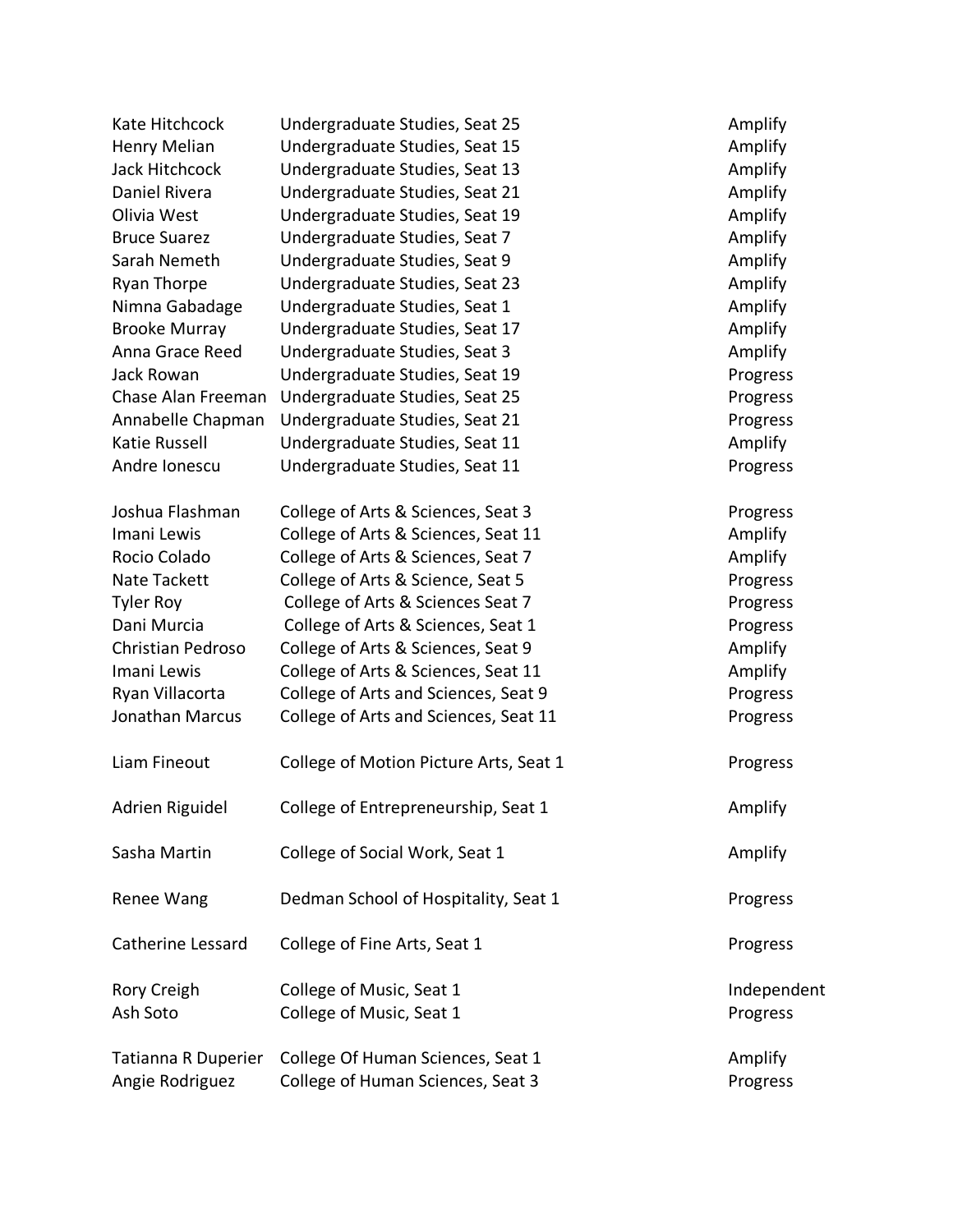| Christopher Hagemeyer College of Medicine, Seat 1 | Independent            |          |
|---------------------------------------------------|------------------------|----------|
| Matthew Linsky                                    | College of Law, Seat 1 | Progress |

## **COGS**

| Alaba Ilesanmi                 |  | COGS, College of Music, Seat 2<br>Caitlyn Blake-Hedges COGS, College of Medicine Seat 2 | Independent<br>Independent |  |  |  |
|--------------------------------|--|-----------------------------------------------------------------------------------------|----------------------------|--|--|--|
| Megan Hirsch                   |  | COGS, LGBTQ+ Student Advocate                                                           | Independent                |  |  |  |
| Sara Collins                   |  | COGS, Students with Disabilities Advocate Seat 1                                        |                            |  |  |  |
| Abby Brinkman                  |  | College of Law, Seat 1                                                                  | Independent                |  |  |  |
| Jean Francois Cheuwa           |  | Independent<br>COGS, College of Arts & Sciences, Seat 3                                 |                            |  |  |  |
| Oluwatoyin Sangokunle          |  | COGS, College of Human Sciences, Seat 1                                                 | Independent                |  |  |  |
| <b>Tiffani Mendez</b>          |  | COGS, College of Arts and Sciences, Seat 9                                              | Independent                |  |  |  |
| Michael Morgan                 |  | COGS, Education, Seat 1                                                                 | Independent                |  |  |  |
| Kayla Sizemore                 |  | College of Law, Seat 2                                                                  | Independent                |  |  |  |
| <b>Ashley Meadows</b>          |  | Graduate and Unclassified (Seat 1)                                                      | Independent                |  |  |  |
| Hannah B Smith                 |  | COGS, College of Fine Arts, Seat 1                                                      | Independent                |  |  |  |
| <b>Campus Recreation Board</b> |  |                                                                                         |                            |  |  |  |
| Denver Zupan                   |  | <b>Campus Recreation Board</b>                                                          | Amplify                    |  |  |  |
| Nicholas Bamberg               |  | <b>Campus Recreation Board</b>                                                          | Progress                   |  |  |  |
| Donovan Ferguson               |  | <b>Campus Recreation Board</b>                                                          | Progress                   |  |  |  |
| Sebastian Restrepo             |  | <b>Campus Recreation Board</b>                                                          | Progress                   |  |  |  |
| <b>Matthew Reinecke</b>        |  | <b>Campus Recreation Board</b>                                                          | Amplify                    |  |  |  |
| PJ Mougey                      |  | <b>Campus Recreation Board</b>                                                          | Amplify                    |  |  |  |
| Jimmy Wood                     |  | <b>Campus Recreation Board</b>                                                          | Progress                   |  |  |  |

Megan Bettley **Campus Recreation Board** Progress